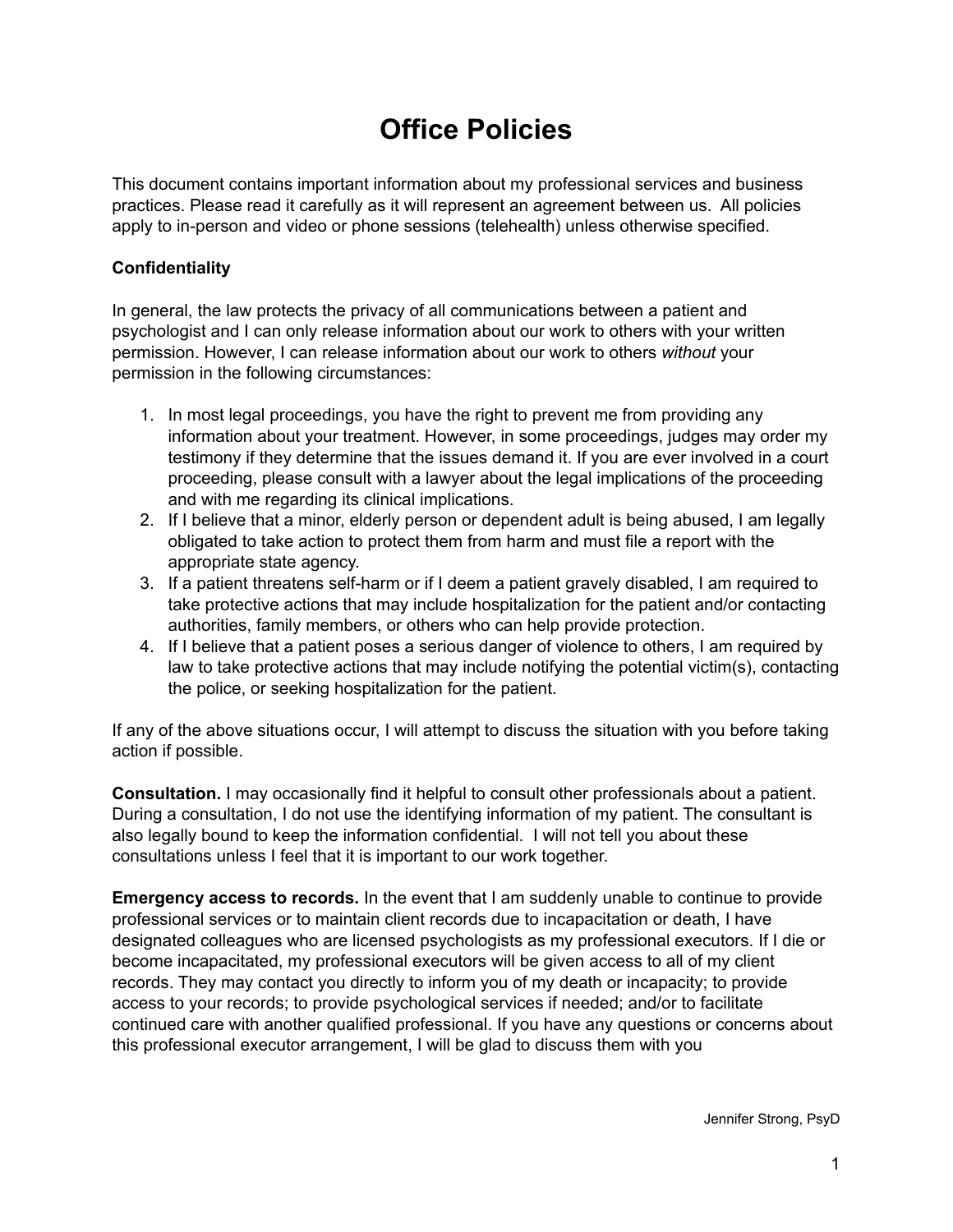**Your emergency contact.** I will only contact the person you have deemed as an emergency contact in the following situations:

- 1. You have an incapacitating medical or clinical emergency during a session.
- 2. I have substantial concern that you may be in danger of harming yourself or have become gravely disabled.

#### **Contacting Me**

I am not usually available immediately by telephone or e-mail. I typically return calls and e-mail messages within 24-48 hours, with the exception of weekends and holidays. I am not available by phone or e-mail on weekends or holidays unless you and I have made prior arrangements.

**Electronic Communication.** Please note that email is not a secure form of communication, and I cannot guarantee that the information you disclose in an email will not be intercepted by a third party. Therefore, email is not an appropriate means of communicating confidential or urgent information to me. Therapy sessions are never conducted via email.

I do not communicate with patients via text message or social media, nor will I use the web to search for information about you without your consent.

#### **Fees**

My current full fee is \$300 for the initial session and \$250 for all sessions thereafter.

You are expected to pay our agreed-upon fee or your copayment by cash, check or electronic means (such as CashApp or Zelle) at the beginning of each session unless we have made other arrangements. Please note that I will charge you my bank's fee for any check returned to me because of insufficient funds. I do not accept credit cards. I raise my fees periodically, and I will discuss this with you at least a month before the change goes into effect.

I negotiate reduced fees on a case-by-case basis. If you pay a reduced fee, it is subject to renegotiation.

If you use your health insurance to help pay for your sessions, you are responsible for verifying and understanding the limits of your coverage, as well as any copayments and deductibles. If, during the course of treatment, your insurance ceases to cover your sessions, you have the option of continuing treatment with me on a self-pay basis. In the event of an insurance billing error, you will be issued a credit where appropriate. No refunds will be issued.

When I have to speak with others in the course of treatment (such as in court proceedings or consultations with other professionals involved in your care) and it requires my time and effort above and beyond the normal course of therapy, we will discuss the fee for these additional services.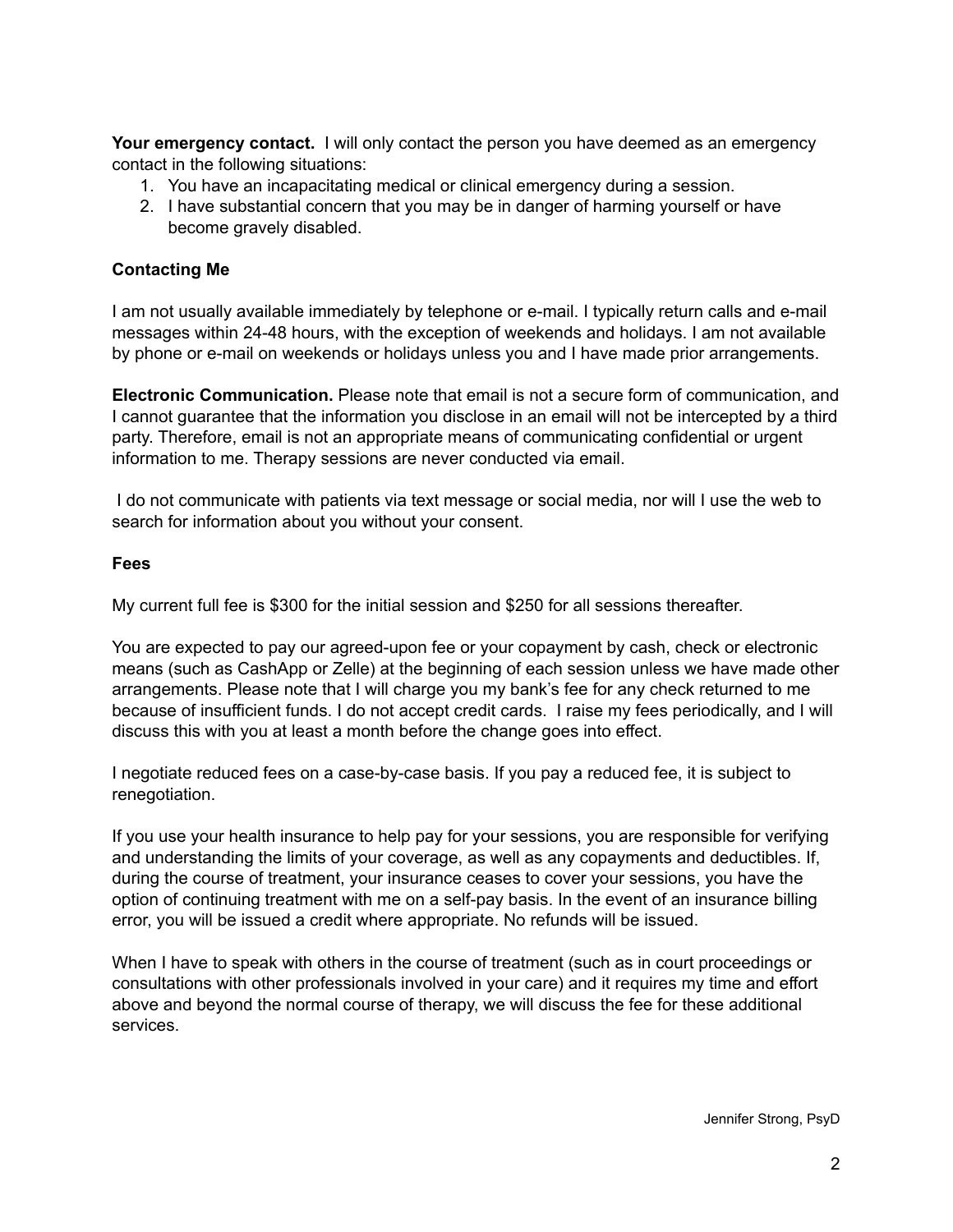If I spend more than 10 minutes per week reading or responding to your emails or more than 10 minutes per week listening to or returning your phone messages, I will charge you for the time beyond 10 minutes at my current rate for therapy on a prorated basis.

#### **Cancellations and Lateness**

I typically schedule one 55-minute session per week. Longer or more- or less-frequent sessions are by special arrangement.

**Cancellations.** If you fail to come to an appointment or do not provide me with *48 business hours notice* of a cancellation, you will be expected to pay my full fee for the session. Because insurance does not pay for missed sessions, you will be charged my full fee for missed sessions even if you use insurance to pay for therapy.

Business hours are Monday through Friday, and do not include weekends and holidays. This means that Monday appointments must be cancelled by the corresponding time on the Thursday prior to the appointment and Tuesday appointments must be cancelled by the corresponding time on the Friday prior to the appointment.

You may provide notice of a cancellation by phone or e-mail. When cancelling an appointment, please provide me with the reason for your cancellation. If I deem that you could avoid cancelling your session with me, I reserve the right to charge you for the missed session, even if you are providing me with 48 hours notice.

If you anticipate that you might need to cancel a specific appointment but are unsure of your ability to provide me with 48 hours notice, please discuss this with me so that we might arrange an alternative cancellation policy for that session.

**Lateness.** If you know that you will be late for your appointment, please contact me by phone or e-mail to let me know as soon as possible. If you fail to arrive within 20 minutes of your appointment start time and you have not notified me that you will be late, I will consider this a no-show and charge you my full fee for the missed session. I cannot guarantee my availability after 20 minutes have passed from the scheduled start of your appointment unless you have notified me that you will be late. Even if you are late, your session will still end at the scheduled time. Alternative lateness policies may be negotiated on a case-by-case basis.

**Exceptions.** I negotiate exceptions to the above policies on a case-by-case basis. This typically includes circumstances such as serious illness and other emergencies. Please ask me for more information if you have questions about a specific circumstance.

In order to avoid cancelling your in-person appointment, you may request a video or phone session instead.

Additionally, if we can reschedule a missed session within the same week, you will not be charged for the missed session.

Jennifer Strong, PsyD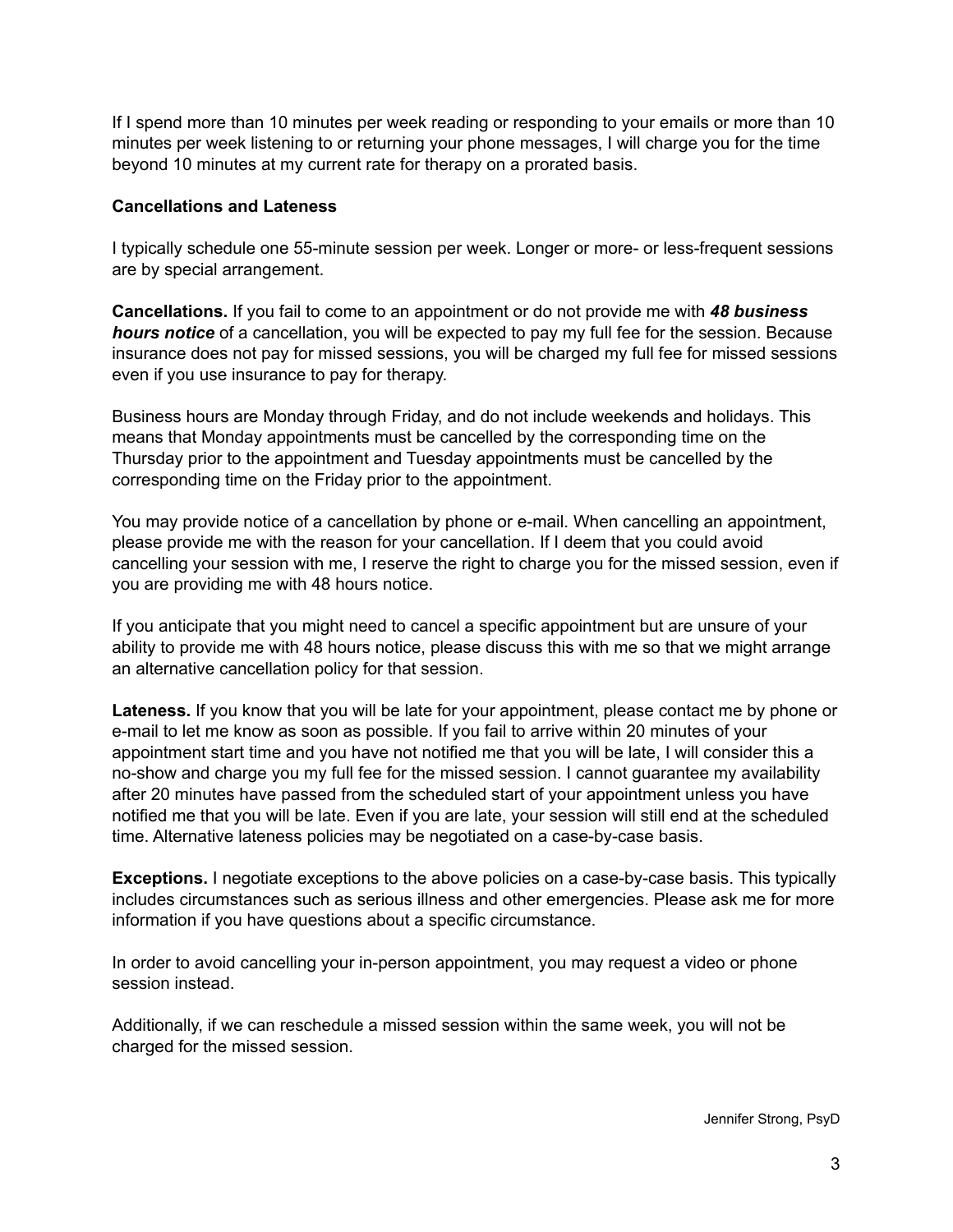In very rare cases in which I think I may be late for or have to miss our appointment I will let you know as soon as I can and to the extent that I am able.

#### **Professional Records**

The laws and standards of my profession require that I keep treatment records. You are entitled to view your records unless I believe that seeing them would be emotionally damaging, in which case I can provide a summary of the records instead. Because these are professional records, they can be misinterpreted and/or upsetting to untrained readers. I recommend that you review them or the summary I provide with me or with the mental health professional of your choice.

Records are stored in a HIPAA-compliant electronic manner. They include your contact information, insurance information, dates of service, fees charged, diagnoses and any other clinical notes I deem necessary for treatment. If applicable, records will also include releases of information, testing reports, and any other forms you fill out during the course of our work together. I do not collect or store social security numbers.

#### **Insurance Reimbursement**

You should be aware that most insurance companies require the release of clinical information, including, but not limited to, dates of service, diagnoses, treatment plans, and outcome. Signing this document gives me permission to release to your insurance company the information needed to obtain payment for my services.

You are responsible for verifying your insurance coverage and paying any fees or portion of fees not covered by your insurance.

#### **Telehealth**

During video and phone sessions, It is important that you be in a quiet, private space that is free of distractions. Please silence alerts and other technology and close unnecessary browser windows on your computer.

We will use our agreed-upon platform and I will explain how to use it if needed. We will also develop a backup plan in case of technical problems during our session. (For instance, using a different video platform or switching to a phone call.)

As with in-person sessions, telehealth sessions will start at the scheduled time. In the event that technical difficulties shorten the session, it will still end at the originally scheduled time. In this case, the cost of the session will remain the same as originally planned unless specific alternate arrangements are made.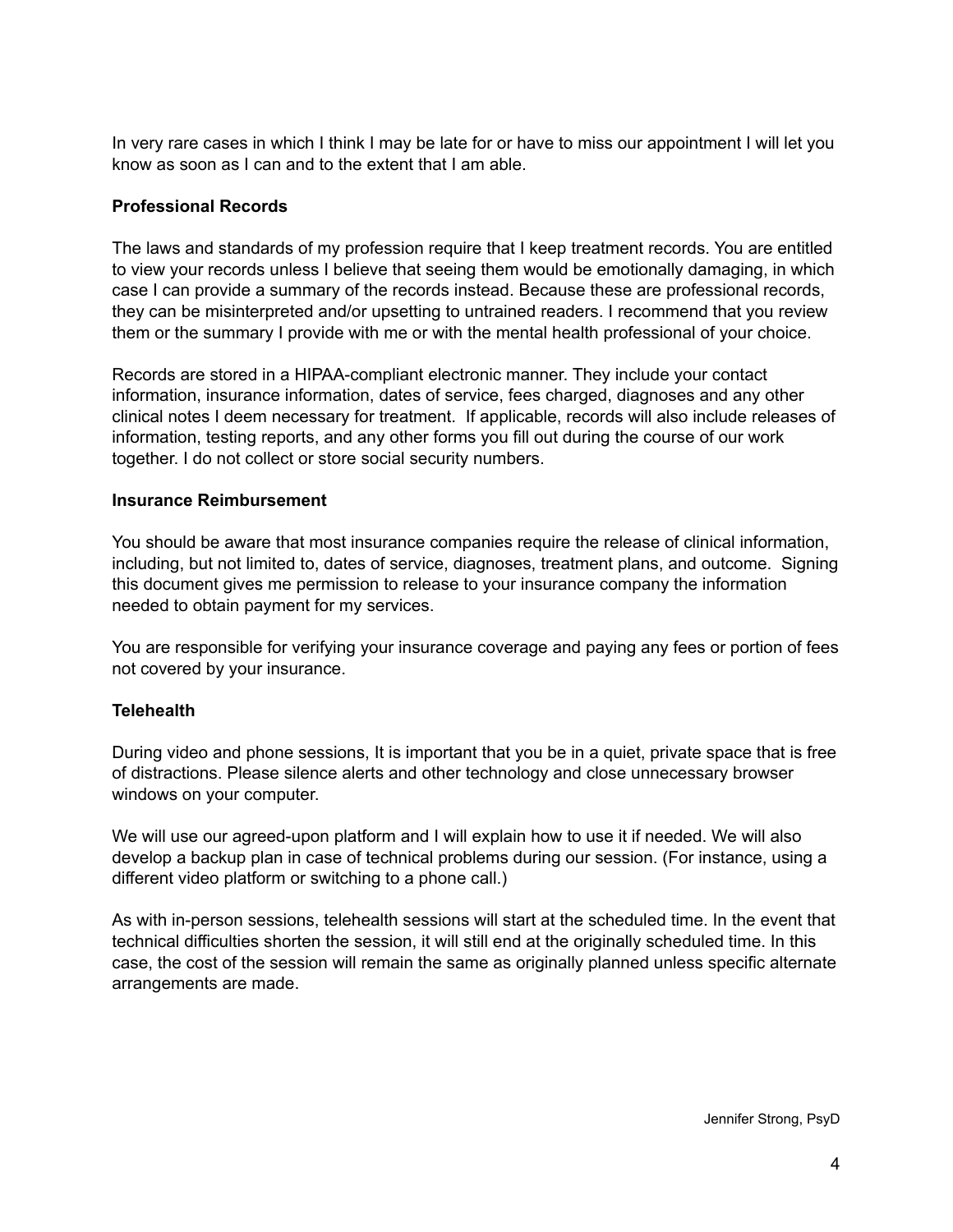Some insurance plans do not cover telehealth sessions. Therefore, it is important that you determine your insurance benefits regarding telehealth. As with in-person sessions, you are responsible for paying any fees or portion of fees not covered by your insurance.

Due to the nature of telehealth and electronic communication, there are challenges to confidentiality that differ from in-person sessions. I will take every precaution to safeguard your information but cannot guarantee that unauthorized access to electronic or telephonic communications could not occur.

You should also take precautions with regard to access to any technology used in therapy sessions. Be aware of any friends, family members or co-workers who may have access to your computer, phone or other technology used in your sessions. It is important to use a secure internet connection rather than public/free Wi-Fi.

I will never record your sessions and ask that you also do not unless we have discussed it first.

In the event of a clinical emergency, I may contact the emergency contact you have provided and/or seek other intervention on your behalf (such as calling 9-1-1 or requesting a wellness check from local police). If you are in crisis and we experience a technical issue, you should proceed directly to your nearest emergency room or call 9-1-1 without waiting to contact me.

If I/we decide that telehealth sessions are no longer appropriate, we will determine an alternate treatment strategy, such as ending therapy or having in-person sessions.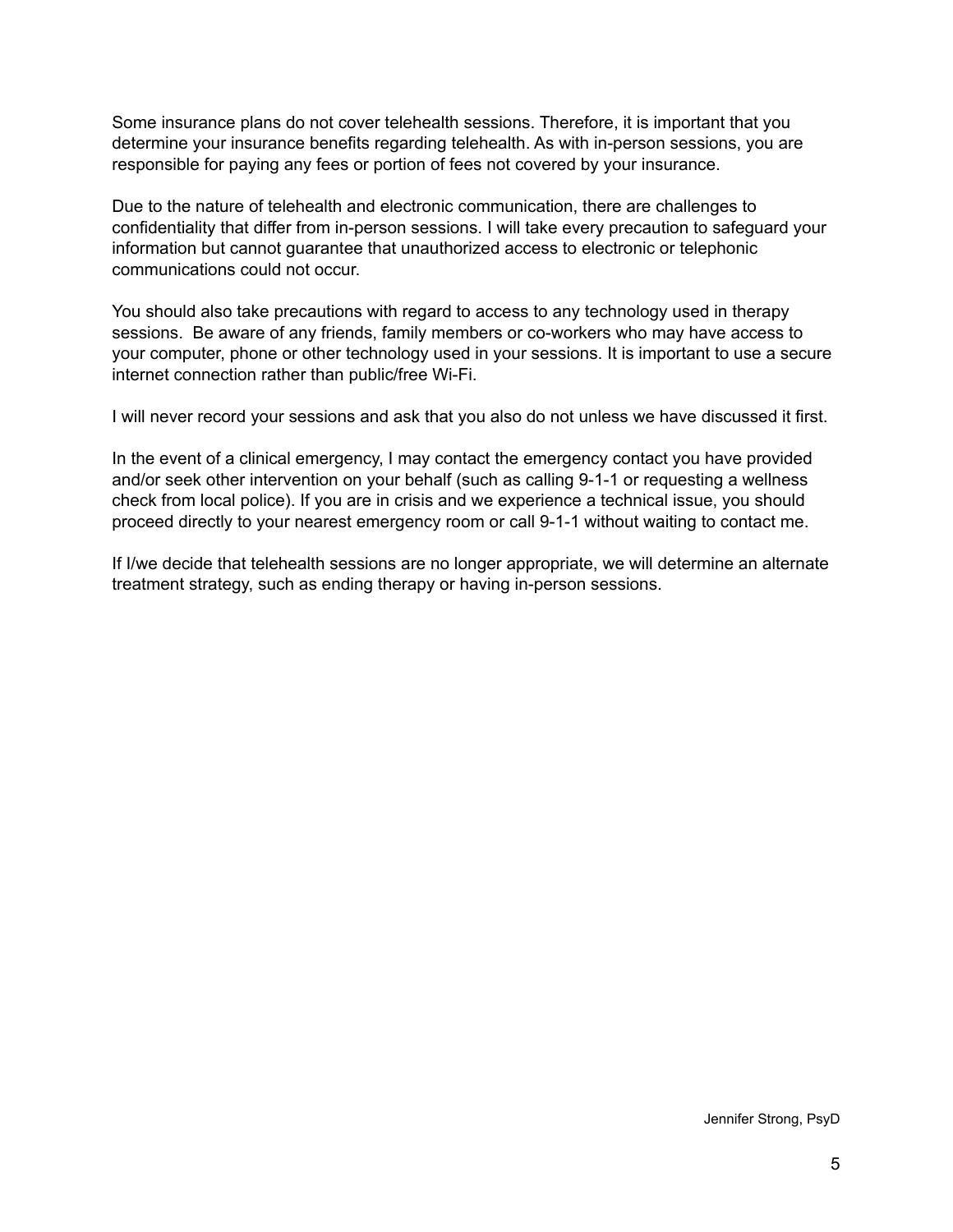# **HIPAA Privacy Practices**

The following describes how medical information about you may be used and disclosed and how you can get access to this information. Please review it carefully.

#### **I have a legal duty to safeguard your protected health information (PHI)**

I am legally required to protect the privacy of your PHI, which includes information that can be used to identify you that I've created or received about your past, present, or future health or condition, the provision of health care to you, or the payment of this health care. I must provide you with this notice about my privacy practices, and such notice must explain how, when, and why I will "use" and "disclose" your PHI. A "use" of PHI occurs when I share, examine, utilize, apply, or analyze such information within my practice; PHI is "disclosed" when it is released, transferred, has been given to, or is otherwise divulged to a third party outside of my practice. With some exceptions, I may not use or disclose any more of your PHI than is necessary to accomplish the purpose for which the use or disclosure is made. And I am legally required to follow the privacy practices described here.

I reserve the right to change the terms of my privacy policies at any time. Any changes will apply to PHI on file with me already. Before I make any important changes to my policies, I will promptly change this document and inform you of the changes. You can also request a copy of this document from me or obtain it from my website .

#### **How I may use and disclose your PHI**

I will use and disclose your PHI for many different reasons. For some of these uses or disclosures, I will need your prior authorization; for others, I do not. Listed below are the different categories of my uses and disclosures along with some examples of each category.

- A. Uses and disclosures relating to treatment, payment, or health care operations do not require your prior written consent. I can use and disclose your PHI without your consent for the following reasons:
	- 1) For treatment. I can disclose your PHI to physicians, psychiatrists, psychologists, or any other licensed health care providers who provide you with health care services or are involved in your care. For example, if you're being treated by a psychiatrist, I can disclose your PHI to your psychiatrist in order to coordinate your care.
	- 2) To obtain payment for treatment. I can use and disclose your PHI to bill and collect payment for the treatment and services provided by me to you. For example, I might send your PHI to your insurance company or health plan to get paid for the health care services that I have provided to you. I may also provide your PHI to my business associates, such as billing companies, claims processing companies, and others that process my health care claims.
	- 3) For health care operations. I can disclose your PHI to operate my practice. For example, I might use your PHI to evaluate the quality of health care services that you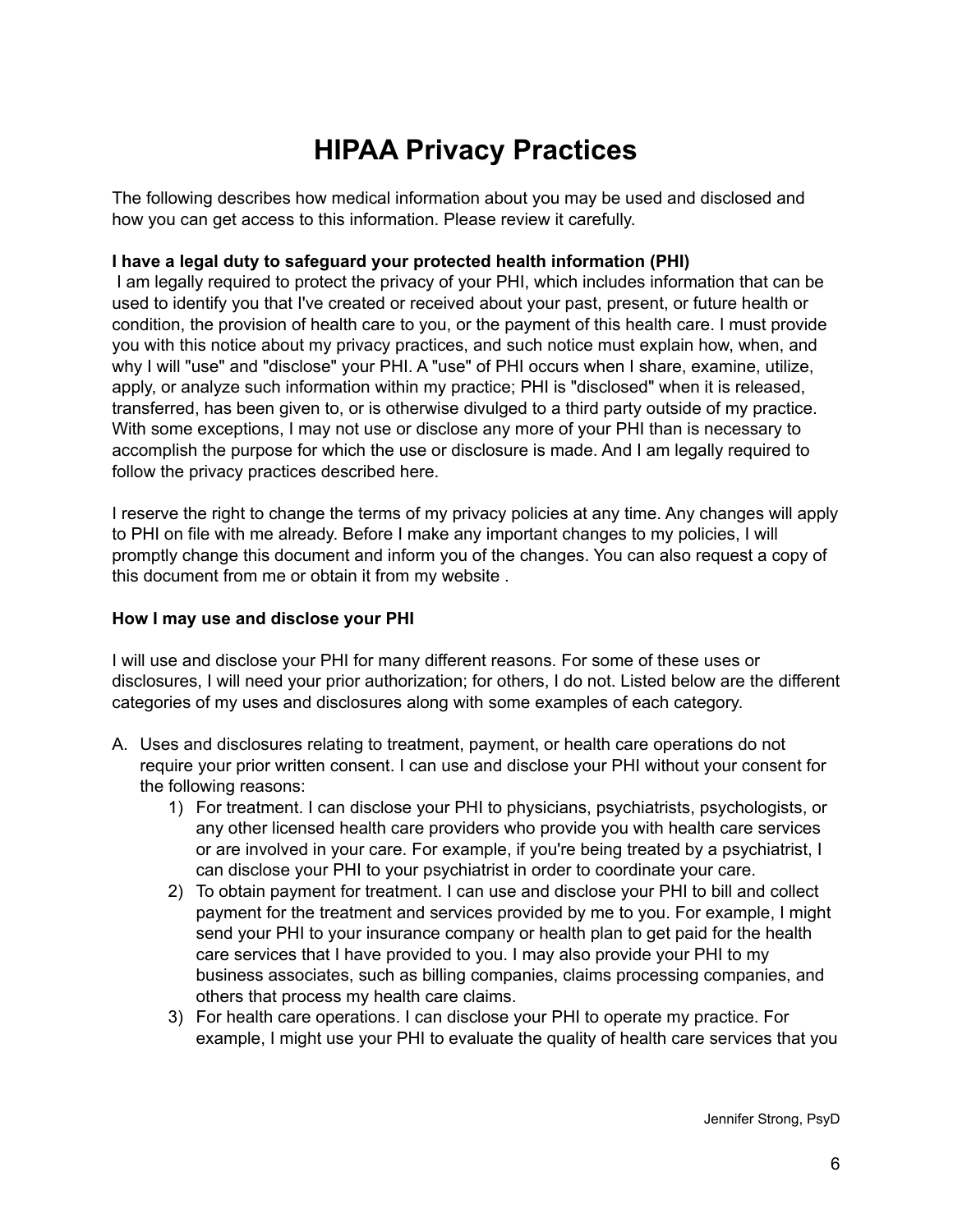received or to evaluate the performance of the health care professionals who provided such services to you. I may also provide your PHI to our accountants, attorneys, consultants, and others to make sure I'm complying with applicable laws.

- 4) Other disclosures. I may also disclose your PHI to others without your consent in certain situations. For example, your consent isn't required if you need emergency treatment, as long as I try to get your consent after treatment is rendered, or if I try to get your consent but you are unable to communicate with me (for example, if you are unconscious or in severe pain) and I think that you would consent to such treatment if you were able to do so.
- B. Other uses and disclosures do not require your consent. I can use and disclose your PHI without your consent or authorization for the following reasons:
	- 1) When disclosure is required by federal, state or local law; judicial or administrative proceedings; or, law enforcement. For example, I may make a disclosure to applicable officials when a law requires me to report information to government agencies and law enforcement personnel about victims of abuse or neglect; or when ordered in a judicial or administrative proceeding.
	- 2) For public health activities. For example, I may have to report information about you to the county coroner.
	- 3) For health oversight activities. For example, I may have to provide information to assist the government when it conducts an investigation or inspection of a healthcare provider or organization.
	- 4) For research purposes. In certain circumstances, I may provide PHI in order to conduct medical research.
	- 5) To avoid harm. In order to avoid a serious threat to the health or safety of a person or the public, I may provide PHI to law enforcement personnel or persons able to prevent or lessen such harm.
	- 6) For specific government functions. I may disclose PHI of military personnel and veterans in certain situations. And I may disclose PHI for national security purposes, such as protecting the President of the United States or conducting intelligence operations.
	- 7) For workers' compensation purposes. I may provide PHI in order to comply with workers' compensation laws.
	- 8) Appointment reminders and health related benefits or services. I may use PHI to provide appointment reminders or give you information about treatment alternatives, or other health care services or benefits I offer.
- C. Certain uses and disclosures require you to have the opportunity to object.
	- 1) Disclosures to family, friends, or others. I may provide your PHI to a family member, friend, or other person that you indicate is involved in your care or the payment for your health care, unless you object in whole or in part. The opportunity to consent may be obtained retroactively in emergency situations.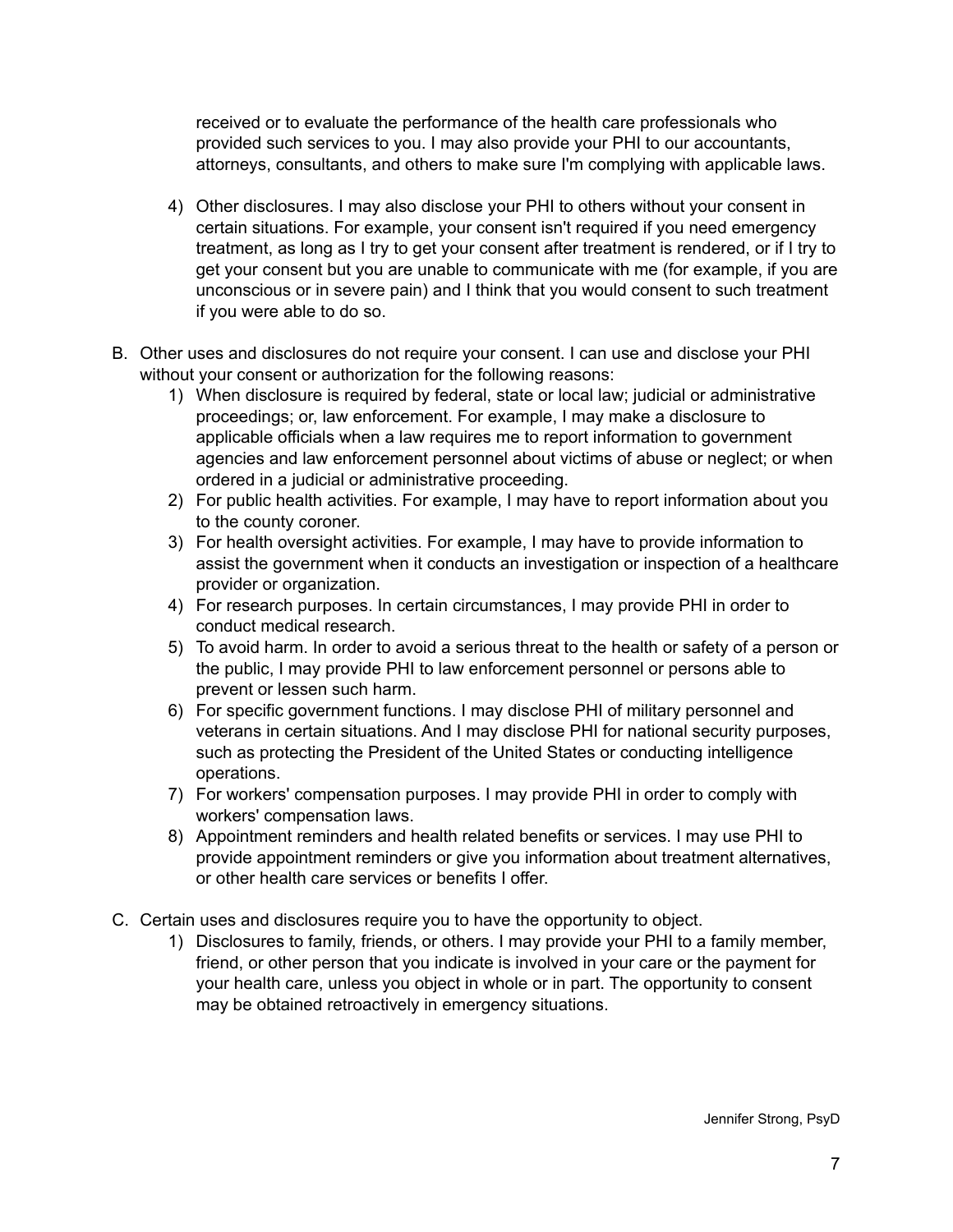D. Other uses and disclosures require your prior written authorization. In any other situation not described in sections A, B, and C above, I will ask for your written authorization before using or disclosing any of your PHI. If you choose to sign an authorization to disclose your PHI, you can later revoke such authorization in writing to stop any future uses and disclosures (to the extent that I haven't taken any action in reliance on such authorization) of your PHI by me.

#### **What rights you have regarding your PHI**

You have the following rights with respect to your PHI:

- A. The right to request limits on uses and disclosures of your PHI. You have the right to ask that I limit how I use and disclose your PHI. I will consider your request, but I am not legally required to accept it. If I accept your request, I will put any limits in writing and abide by them except in emergency situations. You may not limit the uses and disclosures that I am legally required or allowed to make.
- B. The right to choose how I send PHI to you. You have the right to ask that I send information to you to at an alternate address (for example, sending information to your work address rather than your home address) or by alternate means (for example, e-mail instead of regular mail). I must agree to your request so long as I can easily provide the PHI to you in the format you requested.
- C. The right to see and get copies of your PHI. In most cases, you have the right to look at or get copies of your PHI that I have, but you must make the request in writing. If I don't have your PHI but I know who does, I will tell you how to get it. I will respond to you within 30 days of receiving your written request. In certain situations, I may deny your request. If I do, I will tell you, in writing, my reasons for the denial and explain your right to have my denial reviewed. If you request copies of your PHI, I will charge you not more than \$.25 for each page. Instead of providing the PHI you requested, I may provide you with a summary or explanation of the PHI as long as you agree to that and to the cost in advance.
- D. The right to get a list of the disclosures I have made. You have the right to get a list of instances in which I have disclosed your PHI. The list will not include uses or disclosures that you have already consented to, such as those made for treatment, payment, or health care operations, directly to you, or to your family. The list also won't include uses and disclosures made for national security purposes, to corrections or law enforcement personnel, or disclosures made before April 15, 2003.

I will respond to your request for an accounting of disclosures within 60 days of receiving your request. The list I will give you will include disclosures made in the last six years unless you request a shorter time. The list will include the date of the disclosure, to whom PHI was disclosed (including their address, if known), a description of the information disclosed, and the reason for the disclosure. I will provide the list to you at no charge, but if you make more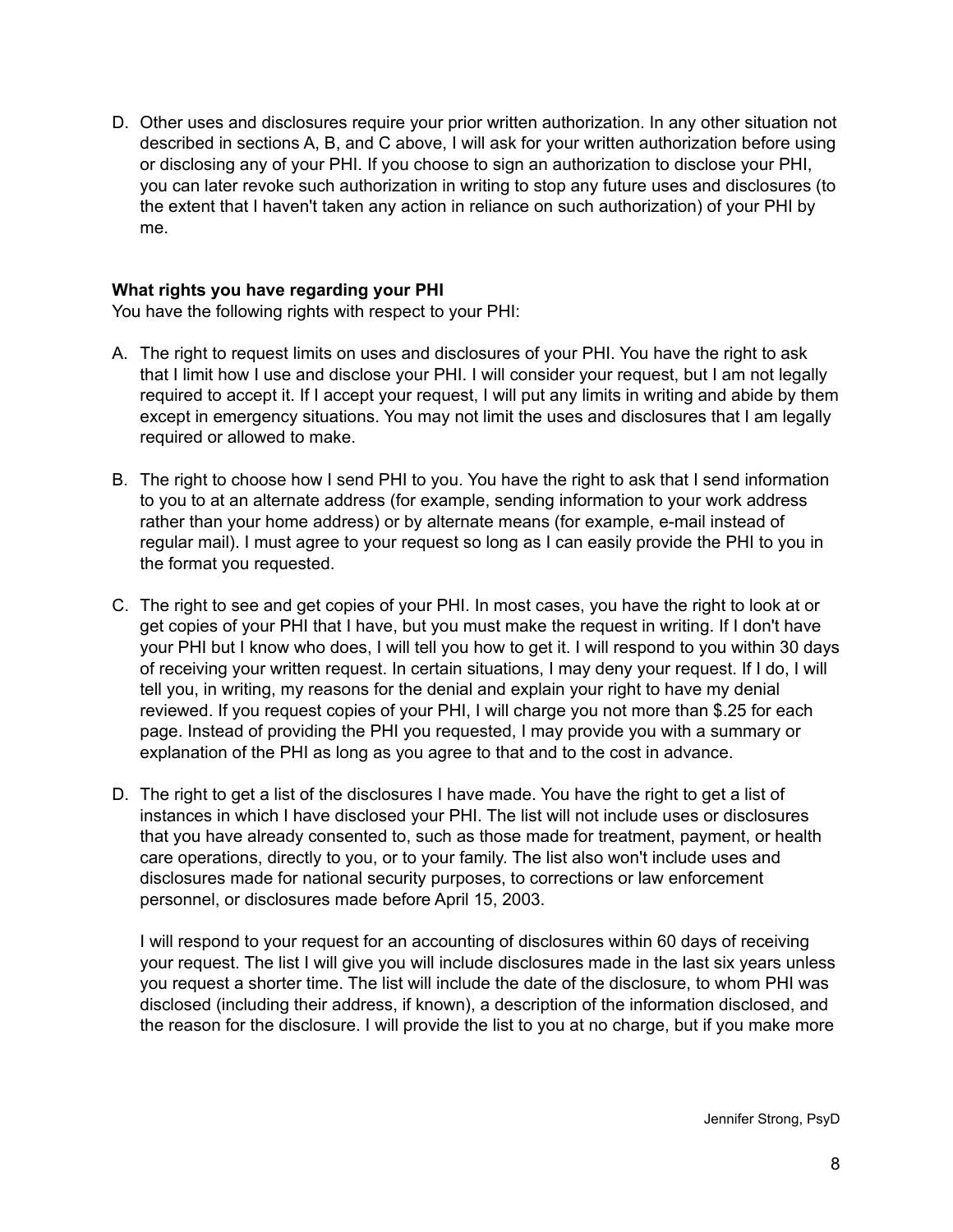than one request in the same year, I will charge you a reasonable fee for each additional request.

- E. The right to correct or update your PHI. If you believe that there is a mistake in your PHI or that a piece of important information is missing, you have the right to request that I correct the existing information or add the missing information. You must provide the request and your reason for the request in writing. I will respond within 60 days of receiving your request to correct or update your PHI. I may deny your request in writing if the PHI is (i) correct and complete, (ii) not created by me, (iii) not allowed to be disclosed, or (iv) not part of my records. My written denial will state the reasons for the denial and explain your right to file a written statement of disagreement with the denial. If you don't file one, you have the right to request that your request and my denial be attached to all future disclosures of your PHI. If I approve your request, I will make the change to your PHI, tell you that I have done it, and tell others that need to know about the change to your PHI.
- F. The right to get this notice by e-mail. You have the right to get a copy of this notice by e-mail. Even if you have agreed to receive notice via e-mail, you also have the right to request a paper copy of it.

#### **How to complain about my privacy practices**

If you think that I may have violated your privacy rights, or you disagree with a decision I made about access to your PHI, you may file a complaint with the Secretary of the Department of Health and Human Services at 200 Independence Avenue S.W., Washington, D.C. 20201. I will take no retaliatory action against you if you file a complaint about my privacy practices.

If you have any questions about this notice or any complaints about my privacy practices, or need more information about filing a complaint with the Secretary of the Department of Health and Human Services, please contact me at:

Jennifer Strong, PsyD 872 Massachusetts Ave. Suite 2-7 Cambridge, MA 02139 (617) 501-4505